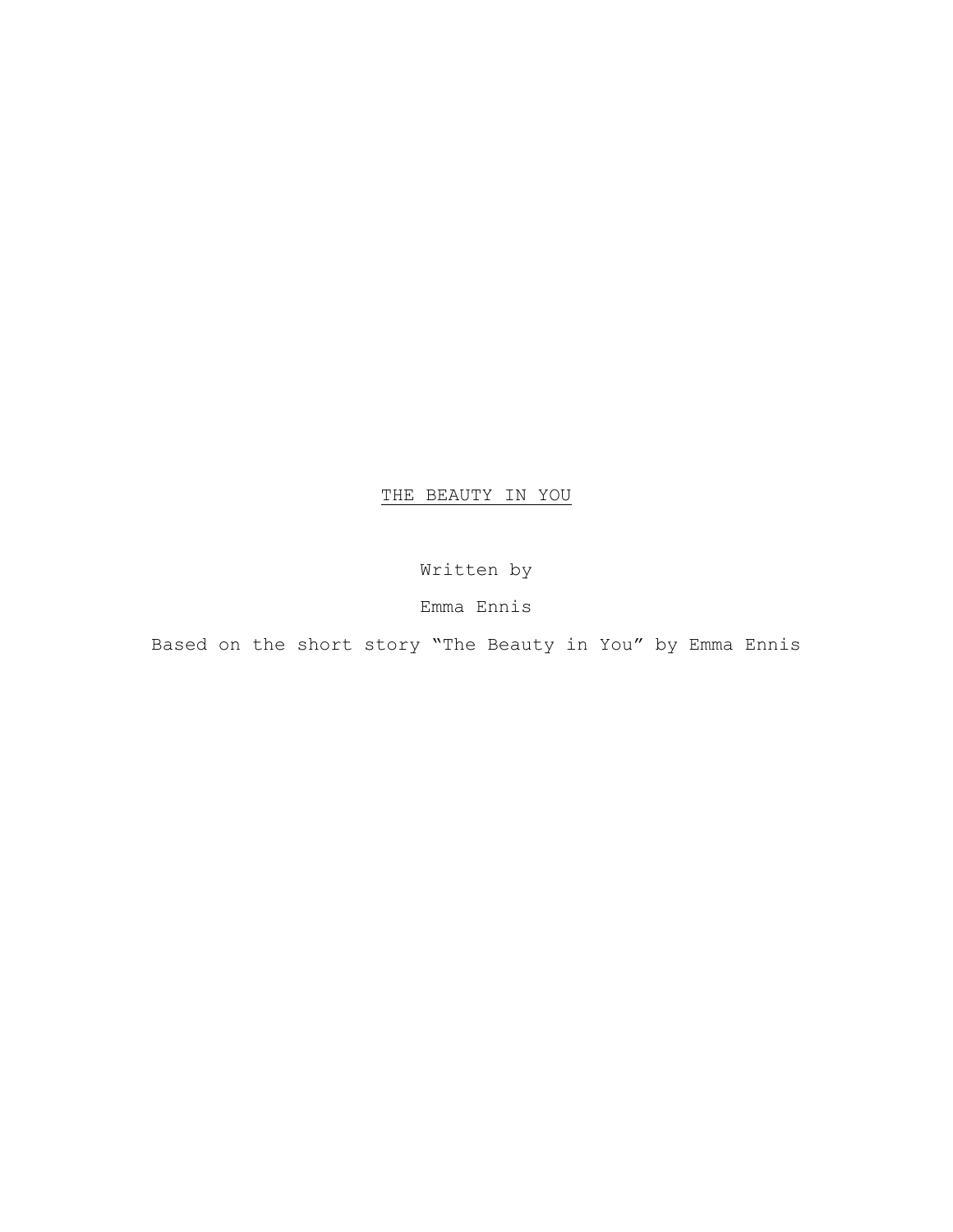FADE IN:

EXT. TOWNLAND/HIGH ABOVE – MORNING - ESTABLISHING

Floating in a shaft of light dizzyingly high above a suburban street. Flying lazily at first then more determined toward a detached townhouse-cum-mansion. STEPS lead to the front door.

The shaft of light finds a window on the second floor where there's a crack in the curtains. It rushes inside.

INT. BEDROOM - CONTINUOUS

Curtains billow. The light leaps off the sill, onto carpeted floor where it scampers over some items of discarded clothing.

The light crosses the floor, climbs onto the foot of the bed and runs up the shape of a body under the tousled covers. It moves over the pillow and stops on the face of a man, DANIEL(late 30s, ruggedly handsome).

Daniel stir and wakes. After a beat he smiles and rolls over, revealing a woman sleeping next to him. He props himself on his elbow and his appreciative gaze travels down the line of her curves. Her long TREACLE-BROWN(late 20s) hair spreads out over the pillow and tumbles like a waterfall off the edge.

FROM DANIEL'S POINT OF VIEW there is a subtle HALO OF LIGHT around her.

Outside of his POV, Treacle-Brown looks normal – no halo.

Daniel runs his finger along her jaw, down her neck and across her shoulder to her arm, wakening her. She smiles sleepily and it touches him.

> DANIEL Let me paint you.

TREACLE-BROWN Paint me?

DANIEL Yeah. Like with brushes and paint and stuff.

Treacle-Brown laughs and slaps his shoulder. After a beat she turns serious.

TREACLE-BROWN

Naked?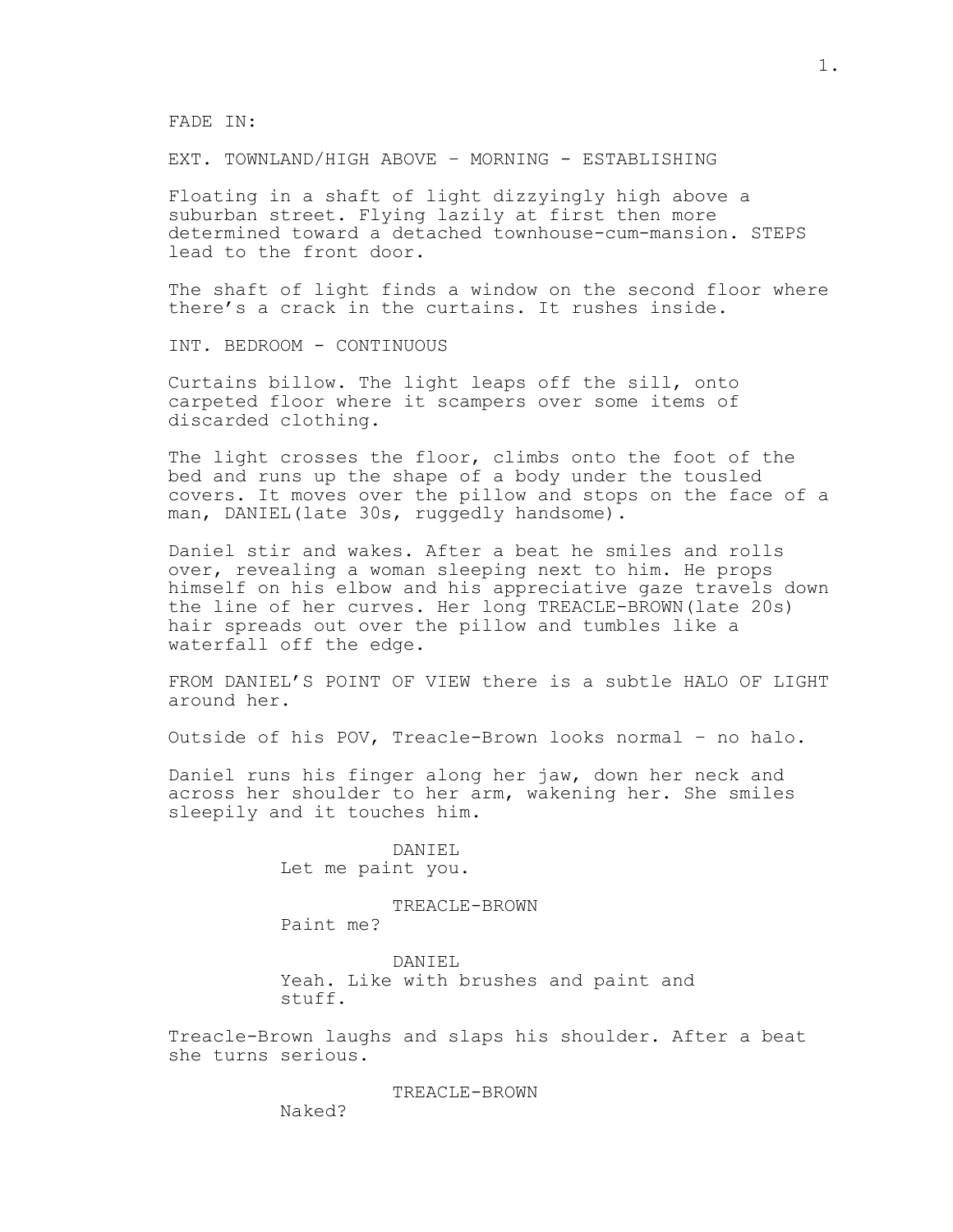Daniel fiddles with her hair while he deliberates.

DANIEL Not necessarily, if that makes you uncomfortable. You could keep your underwear on. Or, my personal favourite, strategically placed silk.

Treacle-Brown blinks up at him for a beat, doing some deliberating of her own. She looks bashful.

TREACLE-BROWN

Okay.

DANIEL

Yeah?

TREACLE-BROWN

Yeah.

Excited, Daniel springs onto his hands and knees above her. He kisses away her laughter.

> DANIEL C'mon then. What're you waiting for?

> > TREACLE-BROWN

Right now?

Daniel bounces the mattress beneath her.

DANIEL Yes, right now. Right now is the best now there is.

He shoulder rolls off the bed and tosses a man's bathrobe Treacle-Brown's way. She puts it on. For himself he chooses only last night's jeans from the floor.

> DANIEL (holding out his hand) C'mon!

Laughing, Treacle-Brown takes his hand and allows herself to be dragged from the bedroom to the--

SECOND FLOOR HALLWAY

Daniel opens a door to another BEDROOM. His gazes runs over the room, sizing it up for what he has in mind.

DANIEL

Nope.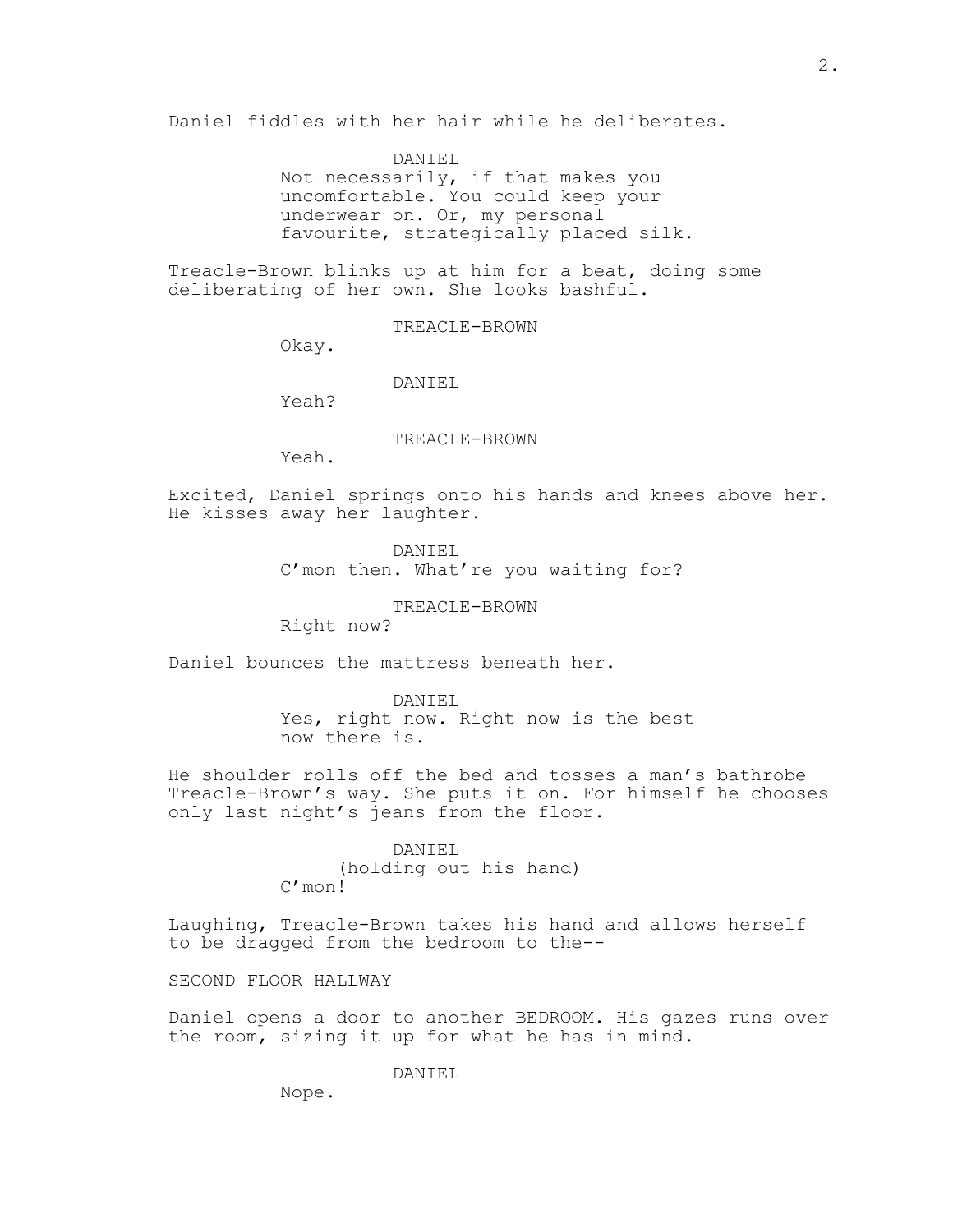Daniel pulls Treacle-Brown onward and opens another door, this one to a BATHROOM.

## DANIEL

Nope.

They continue along the hall to the--

STAIRWELL

--and descend to the--

FIRST FLOOR HALLWAY

As they move through the house they pass EASELS standing in various places. Some hold empty canvasses, some hold partially finished paintings. There are PAINTINGS decorating the walls.

The house has a passed-down-through-the-generations, 'gentlemen's club' look and feel – wood and leather and brocaded soft furnishings. It reeks of money, old and new. There is little by way of a female touch.

Daniel pulls Treacle-Brown through the first floor and stops at yet another doorway – a LIBRARY OFFICE.

# DANIEL

## Definitely not.

Onward again until Daniel opens the door to the LIVING ROOM. He pauses, creating the scene in his mind.

It's a magnificent space with FRENCH DOORS at the opposite end and WOOD PANELLING on the walls, but right now it's a junk reservoir.

#### DANIEL

Perfect.

Treacle-Brown looks at Daniel like he's lost the last of his marbles. Oblivious, he goes to lead her into the room but she digs in her heels.

> TREACLE-BROWN I want to get ready.

> > DANIEL

You are ready.

Daniel tries to pull her inside again but Treacle-Brown pulls back.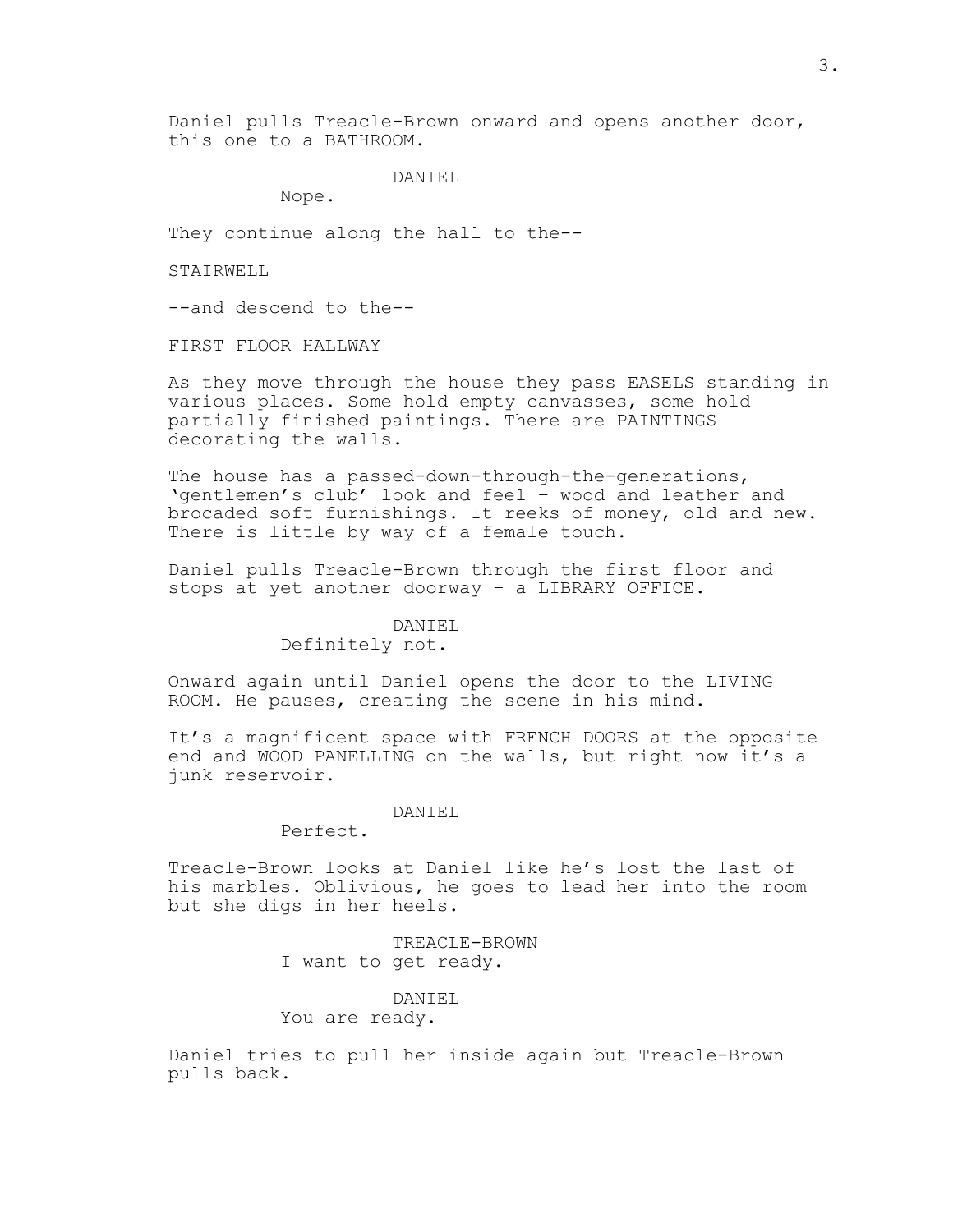Don—

DANIEL

Dan. (upon her confused look) My name's Daniel.

> TREACLE-BROWN (mouths)

Oh.

They laugh awkwardly. Treacle-Brown catches her bottom lip with her teeth, embarrassed.

> TREACLE-BROWN(CONT'D) Well, Dan, posing like that's intense. And invasive. I at least want to brush my hair, wash my teeth... Go to the toilet.

Daniel takes Brown's face in his hands.

DANIEL You're right. Yes. You need to feel comfortable. (kisses her) Not too much makeup or anything though. Keep it natural.

It's Treacle-Brown's turn to kiss Daniel, and it's clear she would like to do it for longer, and a lot more besides, but he's impatient to get started.

DANIEL

Go on.

He smacks her ass and propels her down the hall.

DANIEL(CONT'D) Bring the sheet from the bed. And don't be long.

He goes into the living room.

INT. LIVING ROOM - LATER

Daniel has moved all the junk up against the inner wall. The FIRE is newly lighting. In the centre of the room is a large Persian blue-type RUG and he has scattered CUSHIONS on top. The heavy drapes on the French doors are closed.